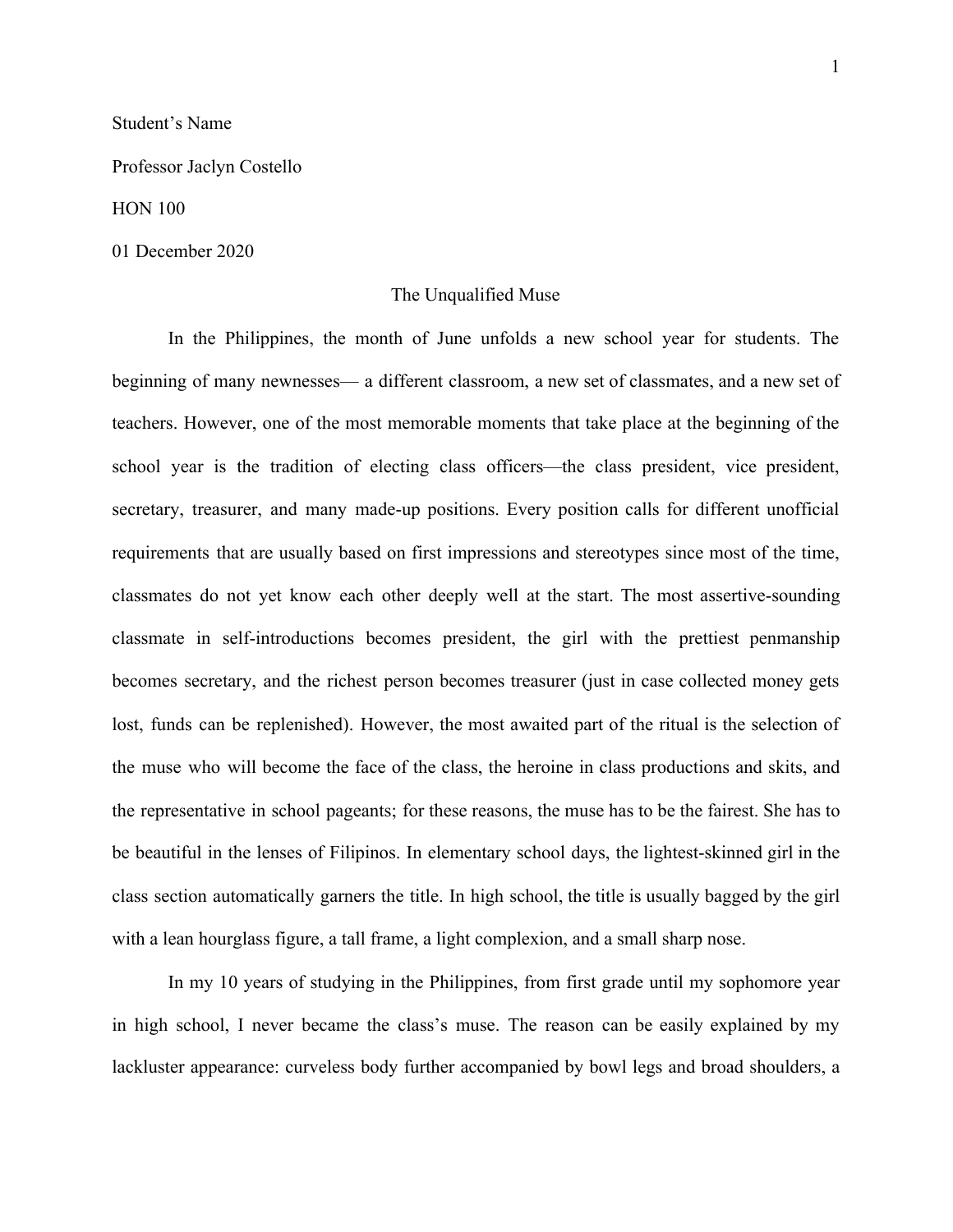flat nose, and a brown complexion. Given my physical attributes, I accepted that even the possibility of a nomination was impossible, so throughout my schooling years, I never entertained any thought about desiring to become the class's muse. Still, deep down I wanted to be one, but it was not a role that could be won with mere effort. The very reasons that disqualified me from becoming a class muse were unchangeable and inescapable.

Throughout my teenage years, my masculine shape was always made fun of. My close friends would compare me to a streetlamp, drawing a simile to illustrate my straight and shapeless body. Once, my crafty little sister said that in a game of hide and seek, she could seek shelter behind me, knowing that my broad shoulders could conceal her petite frame. My slight bowl legs were also a repeated, sporadic subject of discussion whenever the elders sensed my presence approaching their vicinity. They would whisper among themselves, "Medyo sakang siya" which softly translates to "She is slightly bow-legged." Once, they asked my mom if she attempted to massage my legs as an infant or if she brought me to a "manghihilot" or a Filipino traditional folk chiropractor who claims to heal sicknesses and deformities with no science involved. There were many moments when I would laugh and join the teasing to show them a fake nonchalance toward my insecurities and false confidence. Using my crazy imagination, I would contribute more objects of comparison to the conversation, comparing my bowl legs with needle nose pliers and my flat chest with a wall. I genuinely found some jokes humorous; after all, I did not want to get very sentimental toward my physique. Still, no matter how many jokes I accumulated on top of my deeply situated insecurities, my dissatisfaction with my body never disappeared. To feel better about my body, I read countless articles on how to dress for my body type—to visually reduce my broad shoulders, to create an illusion of a more voluptuous body, and to attempt to drag the attention away from my not so very straight legs. However, the search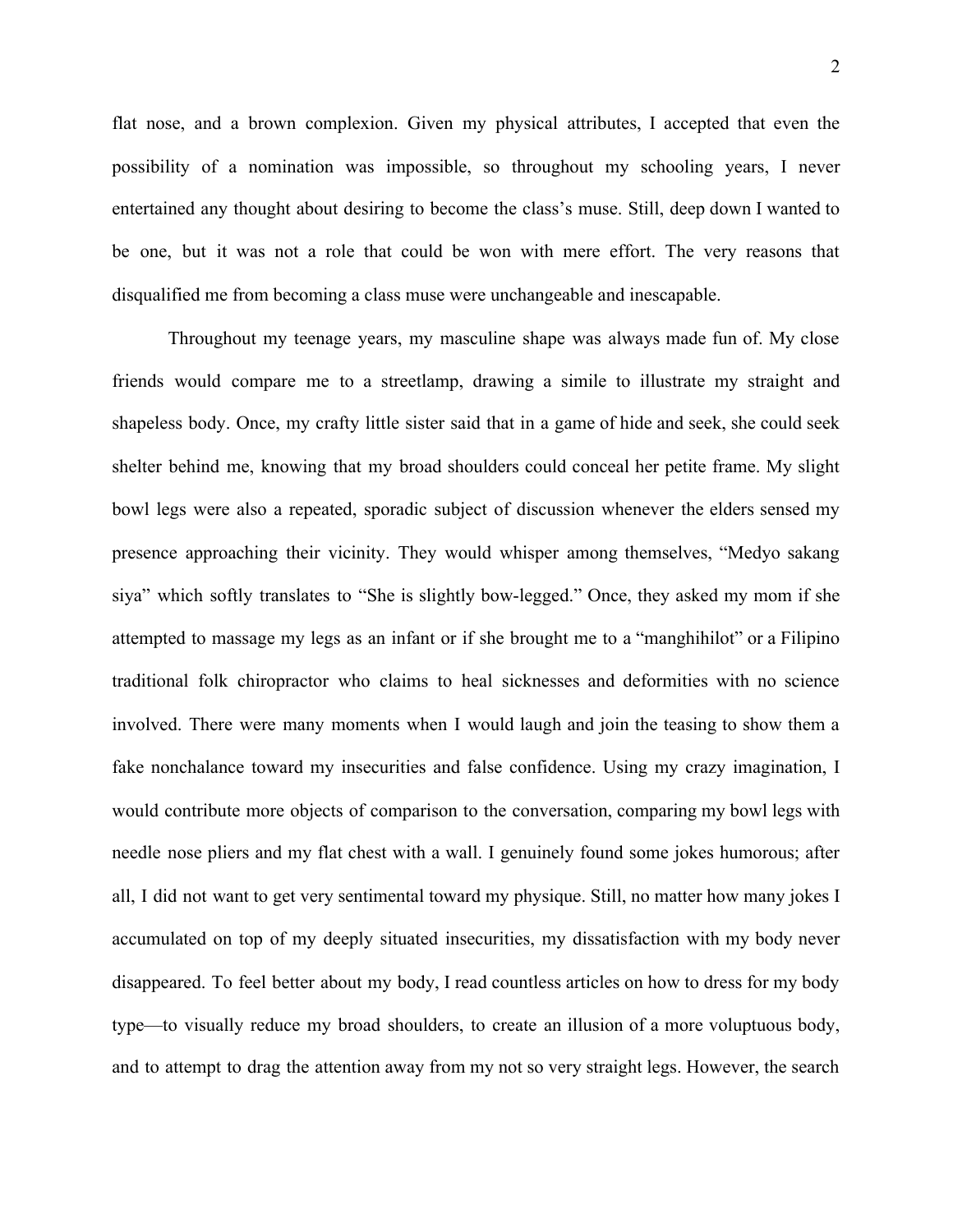for the perfect, flattering clothes was but a vain quest because even though some clothing designs and cuts could help me achieve my goal, I did not like their style. What I wanted to wear were clothes that further flaunted and emphasized the body parts I wanted to conceal.

Another unbeautiful feature I had was my flat nose. The beauty standard in the Philippines, heavily driven by the remnants Western countries—Spain and the United States—had left after centuries of colonization and by the obsession of all things west, favored the tall, narrow noses Europeans had and made fun of flat, snubby noses majority of the native Filipinos have. Throughout my childhood, the epitome of beauty, mostly popular Filipino celebrities, had slim noses, and I often wondered why mine was flat, and the answer was their European ancestry, usually, one of their parents was of European descent. The desire to have some part of Europe in one's DNA was rampant among the Filipino youngsters, and many claims a portion of the said DNA even though they do not identify with the culture. Back in first grade, when one classmate boasted about the forefathers they never met being Spanish, more classmates would follow, complaining about being "pango" or flat-nosed and not inheriting the tall and defined nose bridges. Knowing I descended from indigenous Filipinos, I knew I did not have a share of what they considered to be desirable DNA. As a kid, I tried putting beauty in my own hands, using a clothespin to narrow my wide, shapeless nose, imprisoning it until it becomes red. Before I went to sleep, I would pinch my nose multiple times, believing it was an investment for a more beautiful grown-up ladyhood. As I grew older and learned more about biology, I knew that my efforts were wasted and my quest was impossible, so I detached myself from the obsession with my flat nose and focused on my studies, on building wisdom and a pleasant character. Part of this process included memorizing many physically effacing quotes including one by Kahlil Gibran: "Beauty is not in the face; beauty is a light in the heart" (Gibran). Still, the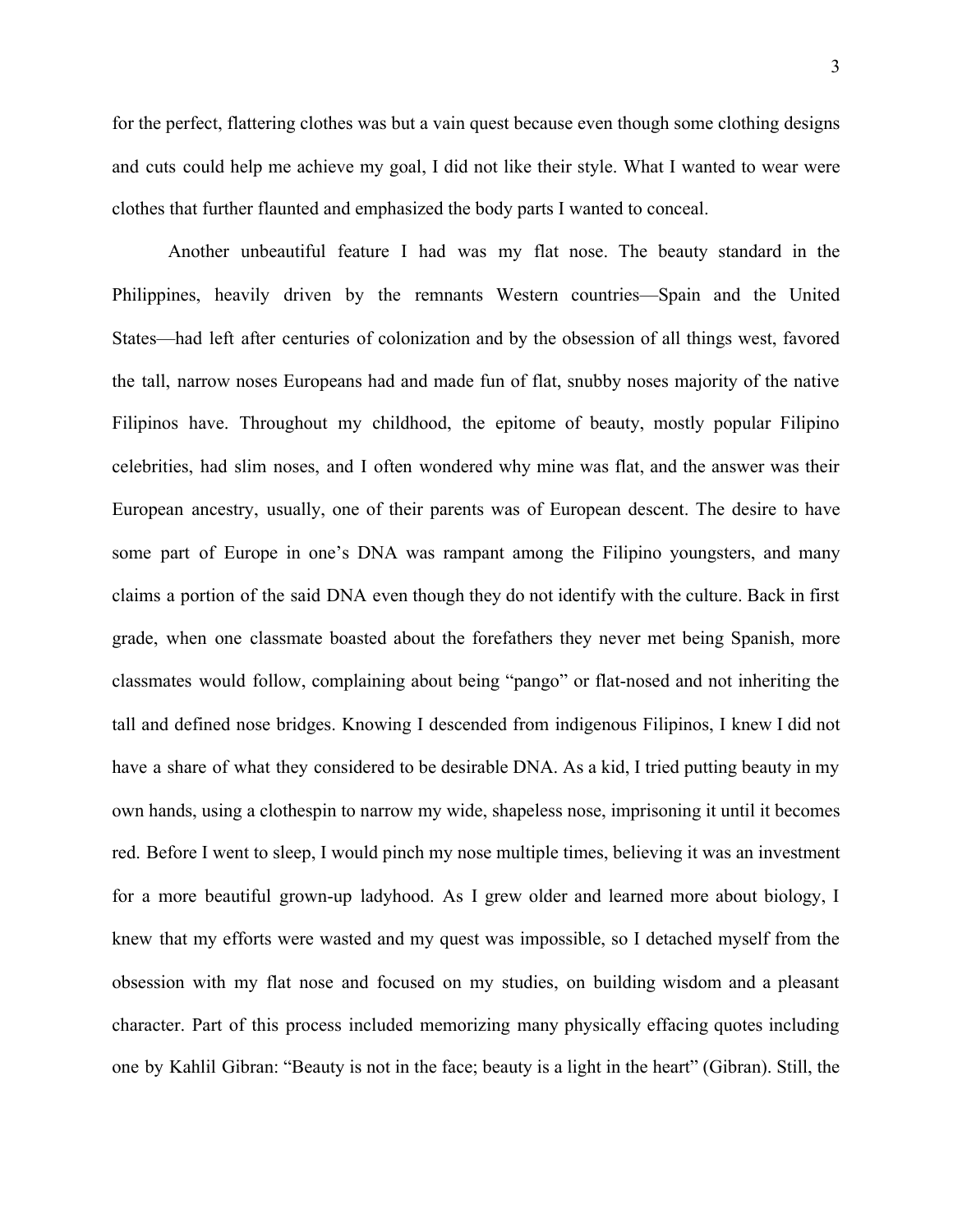countless enlightening quotes I memorized and soon forgot did not cure my insecurities and my desire to become conventionally aesthetically pleasing. I did focus less on it and buried it with other more important priorities, but I never resolved my longingness to be pretty in the majority's eyes and never accepted that I did not pass the established standards.

Perhaps the most known beauty standard in the Philippines that wounded and still continues to block many young ladies' roads to self-acceptance was white, porcelain skin. Filipino television, until now, airs countless commercials on TV about lightening skincare. The aisles of the beauty section of supermarkets were filled with beauty soaps, cleansers, and lotions that possessed "magical" skin-whitening ingredients such as papaya, kojic acid, and glutathione. As a kid, I equated being beautiful as having light skin, heavily influenced by the media and the people around me.

One time, in a game of "Spin the Bottle: Truth or Dare," my first crush in middle school was challenged to answer the most controversial question yet in the history of teenage vanity: "Who is the most beautiful girl in class?" Panic-stricken and avoiding the "dare" card, he said a classmate's name and substantiated his selection by explaining that the chosen girl had the fairest skin. And with one sentence that exhibited the vain and subjective measurement of the object of my infatuation, my first one-sided middle school romance ended abruptly. I detested my immature self for crushing on someone very superficial, but now that I am revisiting this memory, how was I any different? Even though I was on the path of self-acceptance, I still held on to their standard of beauty, invested in cult-approved whitening products that were not verified by the FDA and were potentially harmful to my body, patiently and persistently applied them, and avoided the sun at all cost. I used to think that with one shade lighter, I would become beautiful not just in the eyes of the observers but also in my own eyes.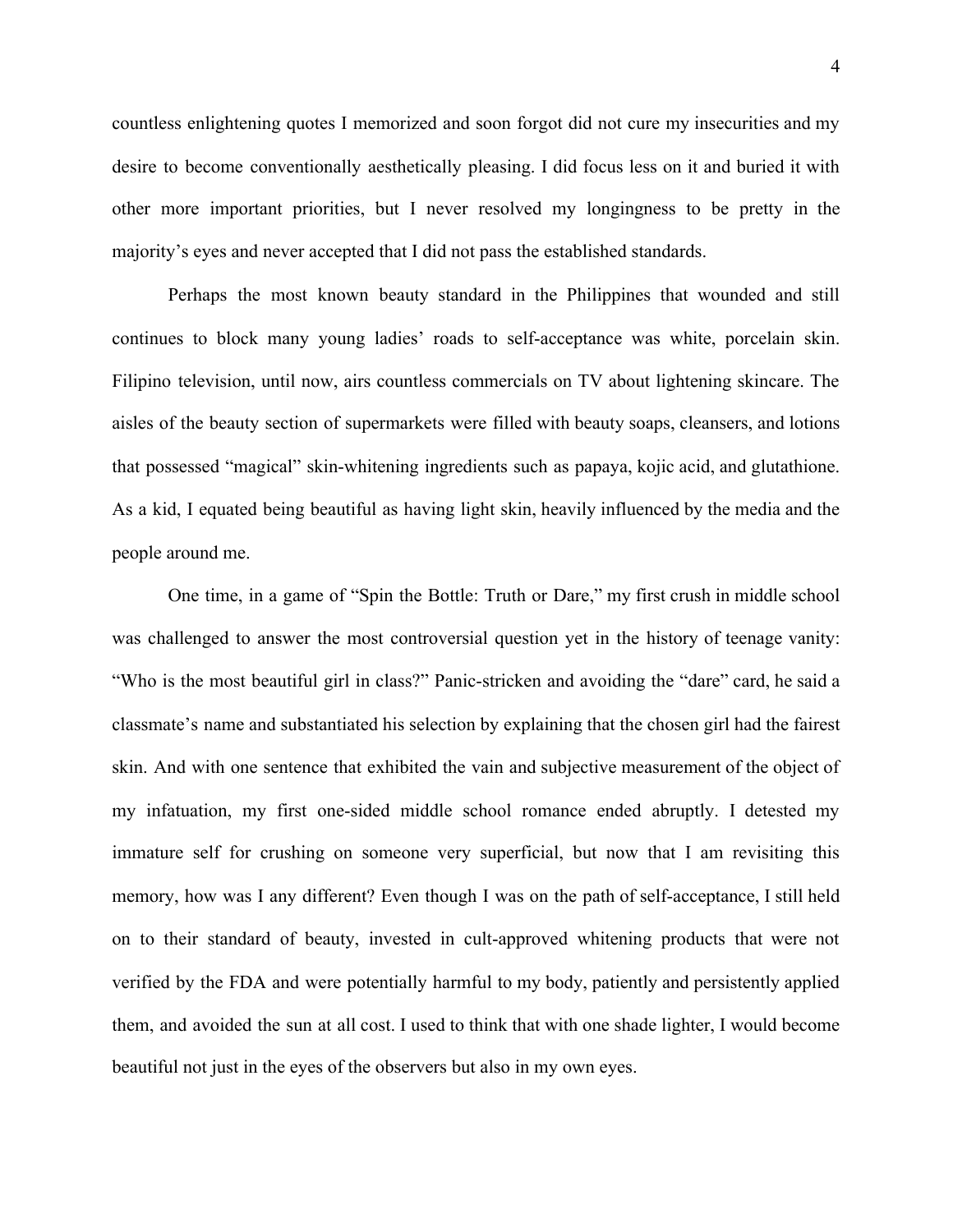My perception of beauty drastically shifted when I moved to the United States. Having no access to the magical whitening concoctions I once used in the Philippines, I was compelled to use available skincare products sans bleaching chemicals. In addition, being surrounded by an array of different ethnicities, cultures, and communities, I was no longer jailed by the standards of my motherland. No longer was I confined to looking at beauty in a single facet. Beholding true diversity, the different skin colors, and physical features, not just in images generated by Google, changed my perspective about what it meant to be beautiful. Witnessing heterogeneity led me to appreciate every person's distinctiveness and uniqueness. Gone were the days of identifying who was conventionally beautiful. In my eyes, everyone became beautiful, and no physical attribute could define what was to be beautiful anymore.

Now, whenever I face the mirror and reflect on my appearance, I no longer pinpoint which parts of my body need modification and concealment, instead, I pause to appreciate what they symbolize. My flat nose is an heirloom from my nagging maternal grandmother who tirelessly attended to my care growing up, packing my lunch, fetching me from school, panicking every time my back was sweaty after a game of tag or when I was home too late, and teaching me to speak fearlessly whenever I was wronged. Just recently, my mother urged her to sell her little land in the province so the old lady could enjoy the rest of her life after almost 50 years of toiling under the sun. Being obsessed with leaving an inheritance, no matter how little it may be, runs in our clan. However, little piece of that land is incomparable to her dedication and to every lesson she imparted to me, and these are her legacies. I will always remember her great contribution in raising me up. The athletic, masculine frame is prevalent among the women on the paternal side of my family. I like to believe that the broad, strong shoulders women in my family have are not a coincidence, for they complement their amazing strength and willpower.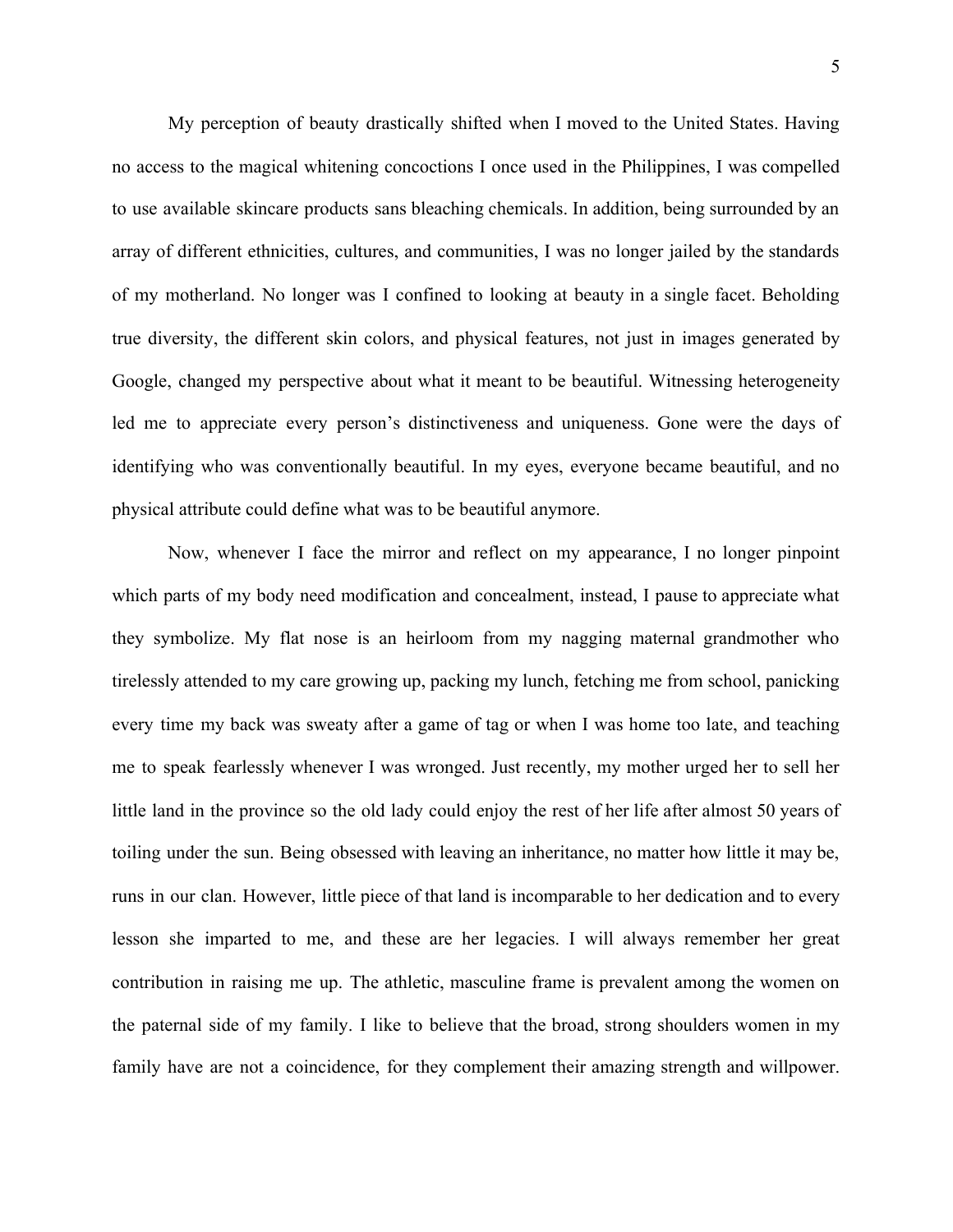These women persevered to finish their academic and career goals despite the threats of poverty and the lack of parental support by clinging to scholarships and uncertain promissory notes. As widows, they pressed on to raise their children with the double portion of love amidst the absence of fathers and labored long hours, valuing every penny for their children's education. Having the same broad shoulders, I know that I also have the inner strength to press on amidst trials. I do not consider my bowl legs as a deformity, instead, I see these as a reminder to continue to move forward no matter what comes ahead. My brown skin is not muddy and does not need to be bleached. Now, I consider my melanous skin a blessing, for it is my physiological defense against the harmful ultraviolet radiation. Instead of always confining myself indoors, I now choose to explore and enjoy the great outdoors (with sunscreen though, my practitioner urged). I finally learned to be grateful for the way my Creator formed me; no longer did I contest and complain about not being molded in a certain way. Echoing the Psalmist, "I am fearfully and wonderfully made" (Psalm 139:14). I have reached the destination of my inner glow-out journey; my appearance did not undergo a drastic transformation, but my principles on beauty did.

Embracing myself and the parts of me that I once thought were flawed means that I will never be a class muse. Well, the probability had already been zero since my family and I hopped on the airplane to move to the United States. However, the resolution of my story is not the failure of becoming a class muse but the joy that stems from finally seeing myself as beautiful and from stopping the attempts to be a replica of the image the Filipino society reveres.